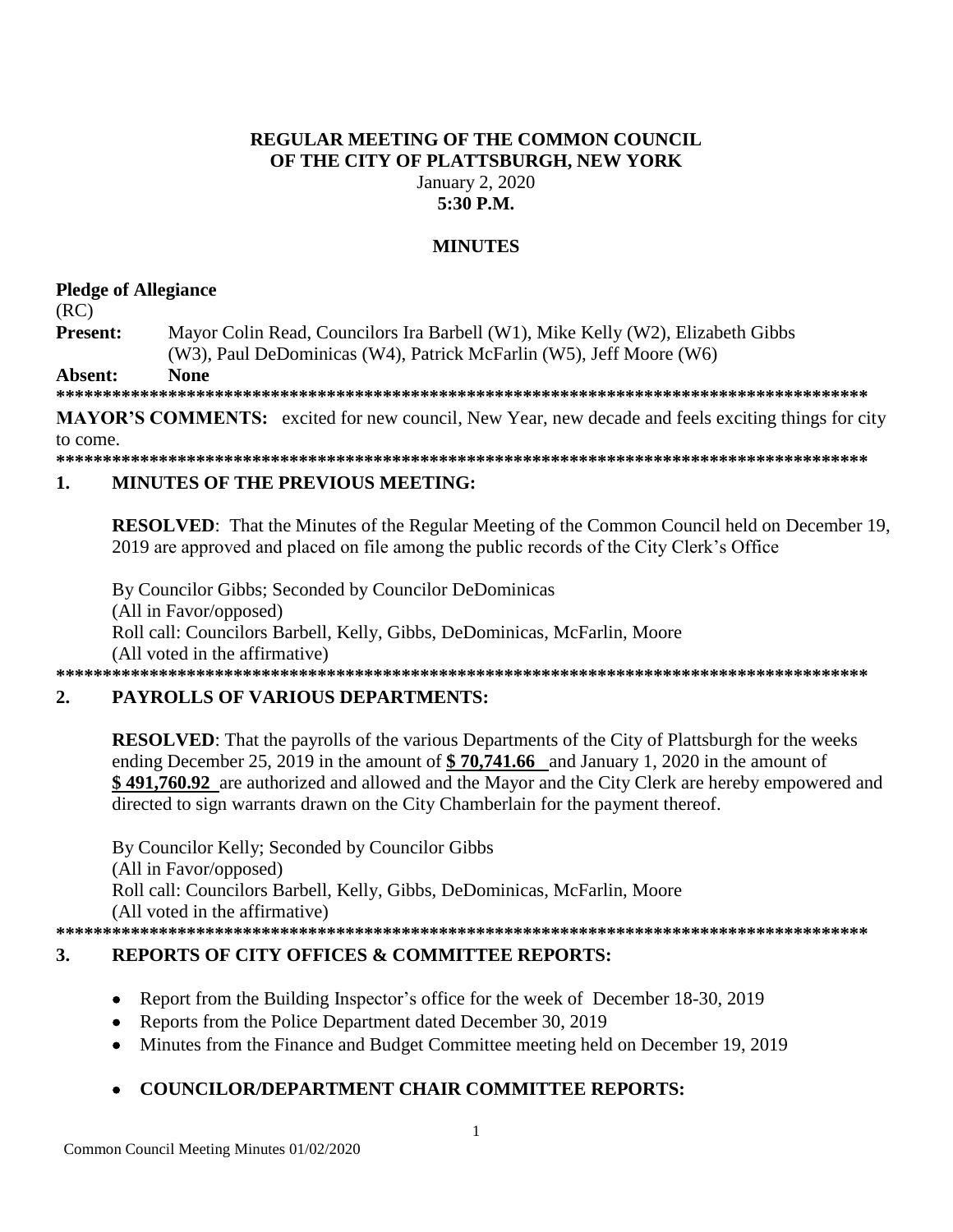Governance, Strategy, and City Operations- Chair Councilor Barbell indicated met tonight and gave highlights.

**City Infrastructure** – Chair Councilor Moore indicated no updates, however, asked DPW how salt is holding out. Public Works Superintendent Mike Brodi indicated they will have to purchase more salt.

**Finance and Budget** – Chair Councilor Kelly indicated will meet mid-month, make sure 5 year plan reflects 2020 Budget and hope to have year-end numbers to review.

**Public Safety** – Chair Councilor Gibbs indicated no updates.

**Plattsburgh Public Library** – Chair Councilor DeDominicas indicated no updates.

**MLD - MLD Board President Councilor McFarlin indicated progress on demolition at Green Street,** next MLD Board meeting is January 30, 2020.

**RESOLVED:** That the reports as listed are hereby ordered received and any written reports are placed on file among the public records of the City Clerk's Office.

By Councilor Gibbs; Seconded by Councilor Barbell (All in Favor/opposed) Roll call: Councilors Barbell, Kelly, Gibbs, DeDominicas, McFarlin, Moore (All voted in the affirmative) 

**CORRESPONDENCE OR RECOMMENDATIONS FROM BOARDS:** 4. **None** 

### 5. **AUDIT OF CLAIMS:**

**RESOLVED:** That the bills Audited by the Common Council for the weeks ending December 27, 2019 in the amount of  $$1,662,730.22$  and January 3, 2020 in the amount of  $$247,029.83$  are authorized and allowed and the Mayor and City Clerk are hereby authorized and directed to sign warrants drawn on the City Chamberlain for the payment thereof.

By Councilor Kelly; Seconded by Councilor Gibbs (All in Favor/opposed) Roll call: Councilors Barbell, Kelly, Gibbs, DeDominicas, McFarlin, Moore (All voted in the affirmative) 

### 6. PERSONS ADDRESSING COUNCIL ON AGENDA ITEMS ONLY:

**Julie Baughn, Manager of Plattsburgh Farmers and Crafters Market thanked Council for keeping** Plattsburgh Farmers Market downtown and at Harborside feels it is big benefit.

### 

### 7. **OTHER ITEMS:**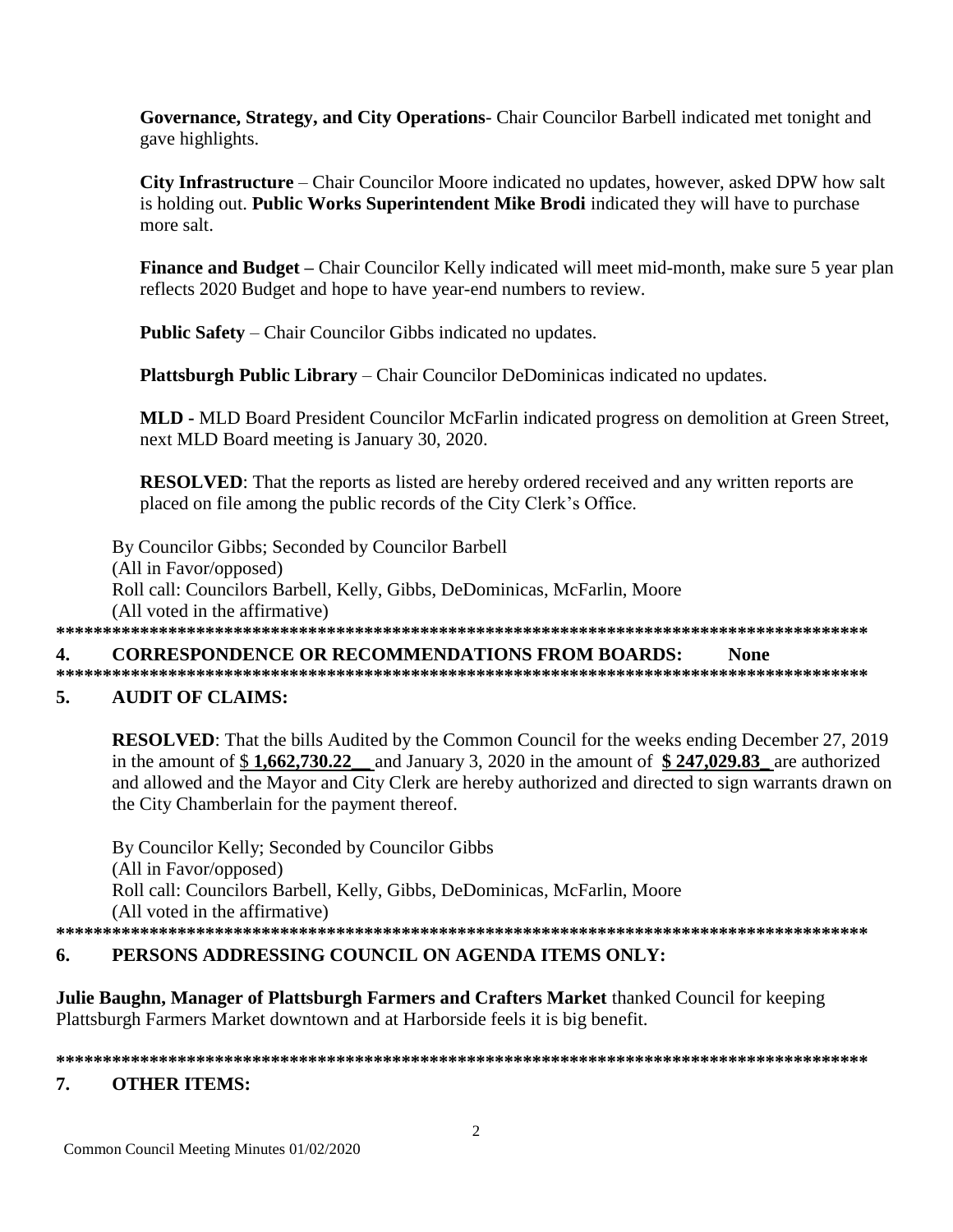**A. RESOLVED:** In accordance with the request therefore the Common Council approves that the Mayor is authorized to sign a professional services agreement between the City of Plattsburgh and Architectural & Engineering Design Associates, P.C. in the amount of \$26,400 to include architectural, engineering, design, and project management services related to the relocation of the Plattsburgh Farmers' and Crafters' Market to the former Plattsburgh Municipal Lighting Department complex on Green Street.

By Councilor Barbell; Seconded by Councilor Kelly Discussion: None Roll call: Councilors Barbell, Kelly, Gibbs, DeDominicas, McFarlin, Moore (All voted in the affirmative) **ACTION TAKEN**: Adopted Follow up Action: None **\*\*\*\*\*\*\*\*\*\*\*\*\*\*\*\*\*\*\*\*\*\*\*\*\*\*\*\*\*\*\*\*\*\*\*\*\*\*\*\*\*\*\*\*\*\*\*\*\*\*\*\*\*\*\*\*\*\*\*\*\*\*\*\*\*\*\*\*\*\*\*\*\*\*\*\*\*\*\*\*\*\*\*\*\*\*\*\*\*\***

**B. RESOLVED:** In accordance with the request therefore the Common Council approves the City Clerk to revise the Street Solicitation Resolution approved on March 12, 2009 to read:

RESOLVED that the following conditions, rules and process apply from this date forward:

1. Street Solicitations are permitted at the following locations only:

U.S. Avenue – Peru Street – South Platt – South Peru Street

Beekman Street – Cornelia Street

Margaret Street at Sailly Avenue and Boynton Avenue

- 2. Street Solicitations may be conducted on Saturdays only and shall be limited to two (2) per month throughout the period May through September. Consideration will be given to requests from registered non-profit/not-for profit associations or organizations on a first-come, first-served basis. No organization may request more than one street solicitation date within a calendar year.
- 3. No "rain dates" may be reserved and no dates will be assigned which would result in street solicitations occurring on consecutive Saturdays.
- 4. Participants must be sixteen years of age or older and must carry, wear, or display materials, signs, or badges, etc. identifying their organization. Organizations shall request, pick up, and return an appropriate number of "safety cones" from the Public Works Department for placement between the lanes, 2 per street, approaching the intersections so as to adequately warn motorists to the activity occurring. The fee for cone usage will be waived for Street Solicitations.
- 5. Street Solicitations shall be permitted only between the hours of 9:00 am and 3:00 pm.
- 6. An organization must apply on the form provided by the City Clerk at least four (4) weeks in advance of the requested date and will be given a copy of this resolution and a sketch of the permitted intersections and locations.
- 7. Organizations must submit an appropriate certificate of insurance in accordance with the City's existing requirements for "Users of Facilities"

Dates will be confirmed only upon receipt of the required insurance certificate, and after notice to the Police Department and Common Council by the City Clerk.

## **Motion to waive reading and move Resolution**

By Councilor McFarlin; Seconded by Councilor Gibbs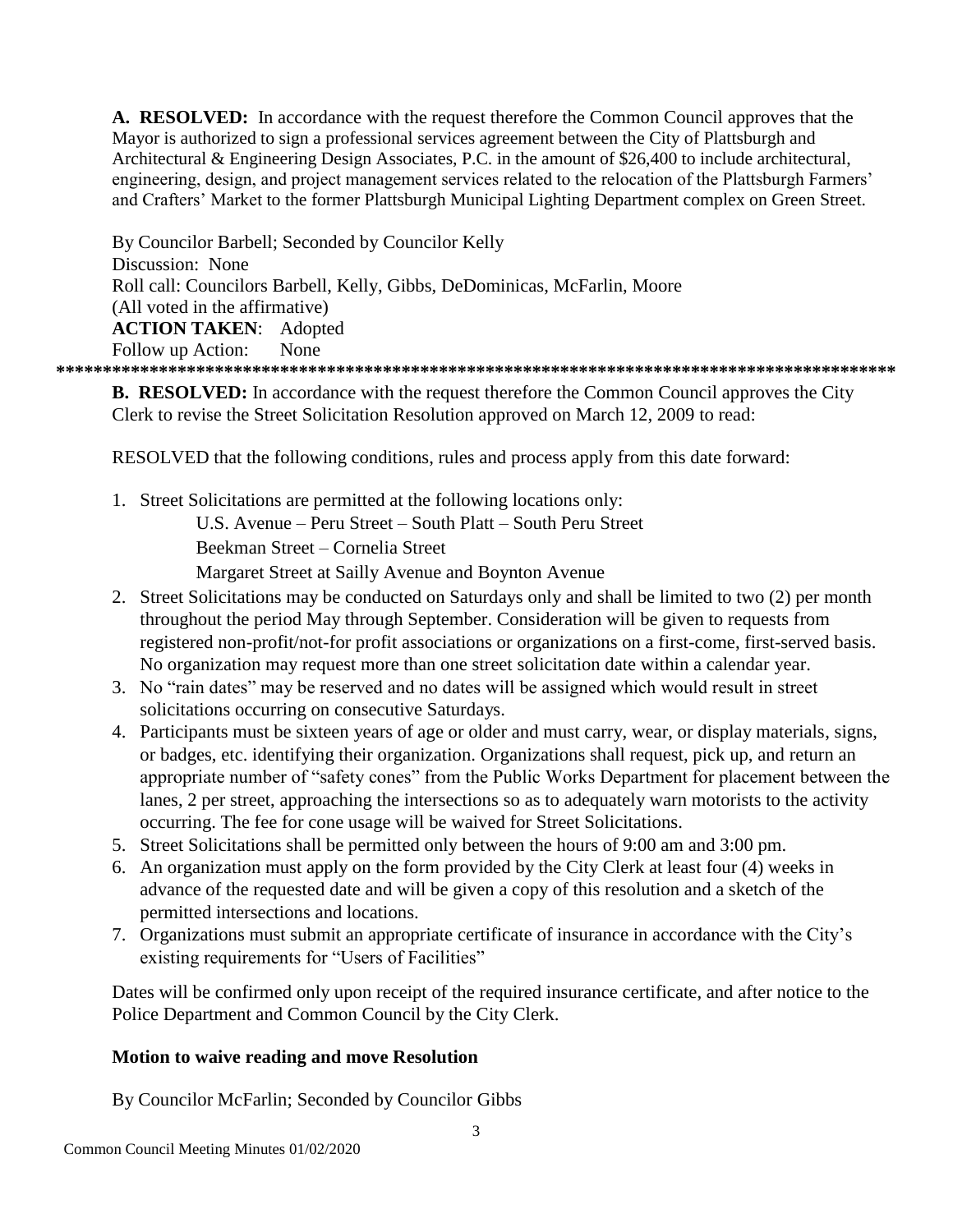(All voted in the affirmative to waive reading and move Resolution) Discussion: None Roll call: Councilors Barbell, Kelly, Gibbs, DeDominicas, McFarlin, Moore (Councilors Barbell, Kelly, Gibbs, DeDominicas, and Moore voted in the affirmative, Councilor McFarlin voted in the negative) **ACTION TAKEN: Adopted** Follow up Action: None 

**C. RESOLVED:** In accordance with the request therefore the Common Council approves the Mayor to sign a contract with Mr. Noah Phillips for nuisance animal control effective January 1, 2020 and expiring on December 31, 2020 for a lump sum price of \$25,000 (paid in monthly installments). Mr. Phillips meets all of the criteria set forth by the council, and has produced all the documentation required for insurance coverage per the contract.

By Councilor Gibbs; Seconded by Councilor Moore Discussion: Yes Roll call: Councilors Barbell, Kelly, Gibbs, DeDominicas, McFarlin, Moore (All voted in the affirmative) **ACTION TAKEN: Adopted** Follow up Action: None 

### 8. **TRAVEL REOUEST:**

A. RESOLVED: In accordance with the request therefore the Common Council approves one Police Department employee to attend "The Street Smart Cop/Pro-Active Patrol Tactics" from March 23-24, 2020 in Goshen, NY. The total cost will not exceed \$546.75 and will be expensed out of the Asset Forfeiture Fund

## Motion to waive reading and move Resolutions 8A and 8B

By Councilor McFarlin; Seconded by Councilor Gibbs (All voted in favor of waiving reading and move Resolutions 8A and 8B) Discussion: **None** Roll call: Councilors Barbell, Kelly, Gibbs, DeDominicas, McFarlin, Moore (All voted in the affirmative) **ACTION TAKEN:** Adopted Follow up Action: 

**B. RESOLVED:** In accordance with the request therefore the Common Council approves one Police Department employee to attend "The Street Smart Cop/Pro-Active Patrol Tactics" from March 23-24, 2020 in Goshen, NY. The total cost will not exceed \$809.44 and will be expensed out of the Asset Forfeiture Fund.

## [See details under Item 8A]

**ACTION TAKEN:** Adopted Follow up Action: None